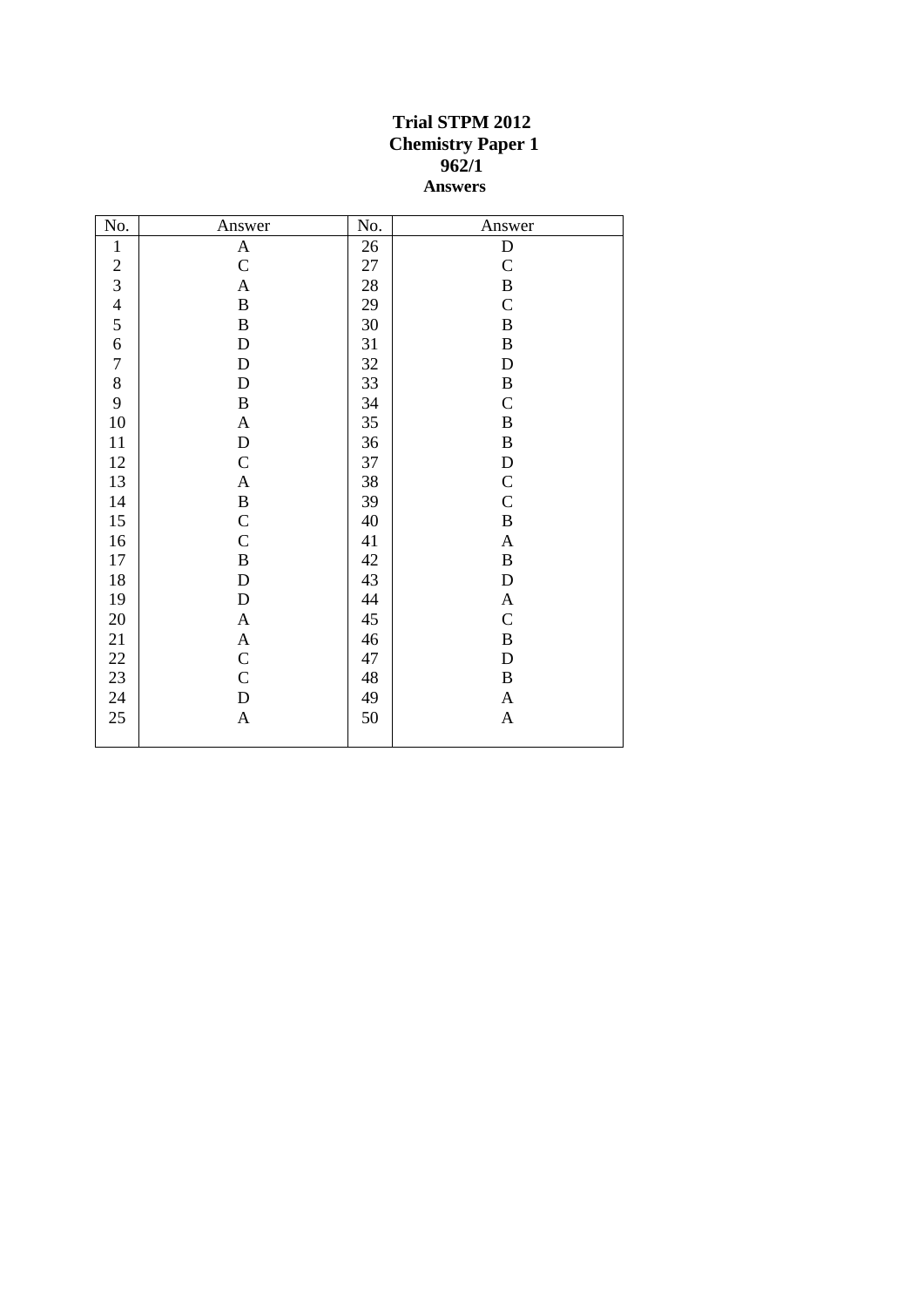## **Pahang STPM trial Mark scheme Section A**



| (b)               |                        |                           |                       |
|-------------------|------------------------|---------------------------|-----------------------|
| Compound          | Ksp, $mol^2dm^{-6}$    | Solubility, mol $dm^{-3}$ | Solubility, $g dm3$   |
| AgI               | $8.30 \times 10^{-17}$ | $9.11 \times 10^{-9}$     | $2.14 \times 10^{-6}$ |
| AgCl              | $1.8 \times 10^{-10}$  | 1.34 x $10^{-5}$          | $1.93 \times 10^{-3}$ |
| CaCO <sub>3</sub> | $9 \times 10^{-8}$     | $3.00 \times 10^{-4}$     | 0.03                  |

 $[4]$ 

(ii) Salt Sodium nitrate Sodium chloride Effect **No effect Decrease** explanation **No common ion Common ion effect**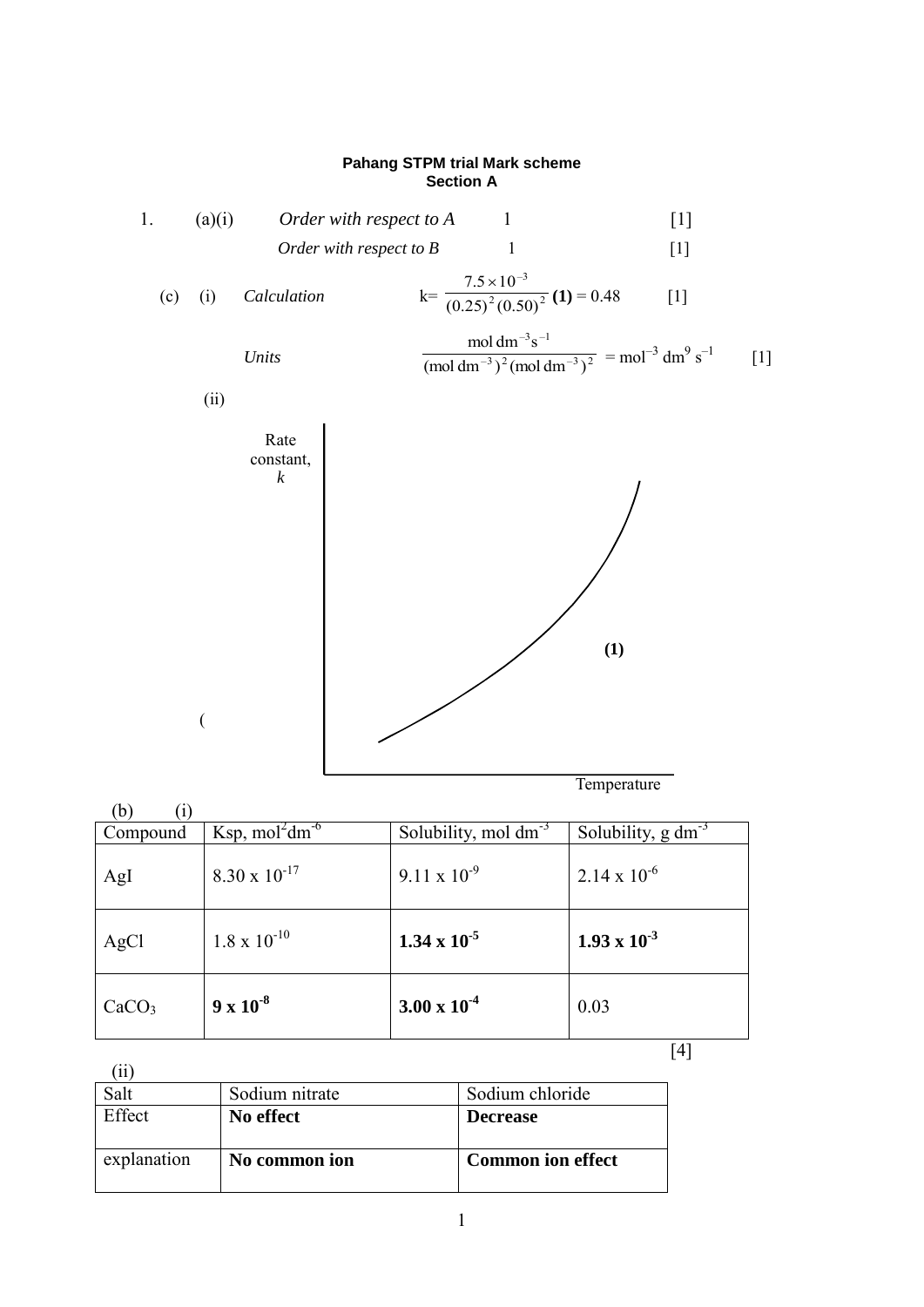| 2. | (a)       |      | <i>Hydrogen ion concentration</i> : 1.00 mol $dm^{-3}$<br>(1)                                                                                                                                                                                                                      |                    |
|----|-----------|------|------------------------------------------------------------------------------------------------------------------------------------------------------------------------------------------------------------------------------------------------------------------------------------|--------------------|
|    |           |      | <i>Hydrogen gas pressure</i> : 100 kPa or 1.0 atm                                                                                                                                                                                                                                  | (1)                |
|    | (b)       |      | Explanation of change: Equilibrium displaced to left<br>to reduce constraint                                                                                                                                                                                                       | (1)<br>(1)         |
|    |           |      | Change in electrode potential: Becomes negative or decreases<br>allow more negative                                                                                                                                                                                                | (1)                |
|    | (c)       | (i)  | 0.43V                                                                                                                                                                                                                                                                              | (1)                |
|    |           | (ii) | <i>Half-equation</i> : $2Br^- \leftrightarrow Br2 + 2e^-$                                                                                                                                                                                                                          | (1)                |
|    |           |      | <i>Overall equation:</i> $2BrO3^{-} + 10Br^{-} + 12H^{+}$ $\rightarrow$ 6Br <sub>2</sub> + 6H <sub>2</sub> O                                                                                                                                                                       | (2)                |
|    |           |      | or $BrO_3^-$ + $5Br^-$ + $6H^+$ $\rightarrow$ $3Br_2$ + $3H_2O$<br>species $(1)$ and balanced $(1)$                                                                                                                                                                                |                    |
|    |           |      | (iii) Pt   Br <sup>-</sup> , Br <sub>2</sub>    BrO <sub>3</sub> <sup>-</sup> , Br <sub>2</sub> , H <sup>+</sup>   Pt                                                                                                                                                              |                    |
|    |           |      |                                                                                                                                                                                                                                                                                    | [10]               |
| 3  |           |      | (a) (i) Tetrahedral<br>(ii) $SiCl_4 + 2 H_2O$ -----> $SiO_2 + 4 HCl$<br>(iii) has the electronic configuration of $1s^22s^22p^2$ .<br>does not have empty d orbitals, cannot ex pand its valence shell.<br>OR cannot fonn the intermediate coordinate bond with the water molecule | 1<br>1<br>1<br>. 1 |
|    |           |      |                                                                                                                                                                                                                                                                                    | $[4]$              |
|    | $(b)$ (i) |      | A white prec ipitate is formed.                                                                                                                                                                                                                                                    | 1                  |

| $(0)$ (1) $\Lambda$ while precipiear is formed.                   |     |
|-------------------------------------------------------------------|-----|
| (ii) Acidic in nature.                                            |     |
| (iii) The white precipitate is soluble in excess aqueous ammonia. | . 1 |
| and form a colourless solut ion                                   | .   |
| $Al(H_2O)_3(OH)_3 + OH^- \rightarrow [Al(H_2O)_2(OH)_4]^- + H_2O$ | . 1 |
| (iv) Acidic in nature.                                            |     |
|                                                                   |     |
|                                                                   |     |
|                                                                   |     |

| 4 (a) (i) $C_2H_5NH_2 + HCl \rightarrow C_2H_5NH_3$ <sup>+</sup> Cl <sup>-</sup> |     |
|----------------------------------------------------------------------------------|-----|
| (ii) Neutralisation                                                              | . 1 |
| (iii) The fishy smell of ethylamine disappears                                   | . 1 |
| Temperature of mixture rises                                                     |     |

 $.1+1$ 

(b) (i)  
\n
$$
CH_3CH_2Br + 2 NH_3 \xrightarrow{\text{ethanol}} CH_3CH_2NH_2 + NH_4Br \checkmark
$$
\n
$$
conc. in excess \checkmark
$$

2 (ii)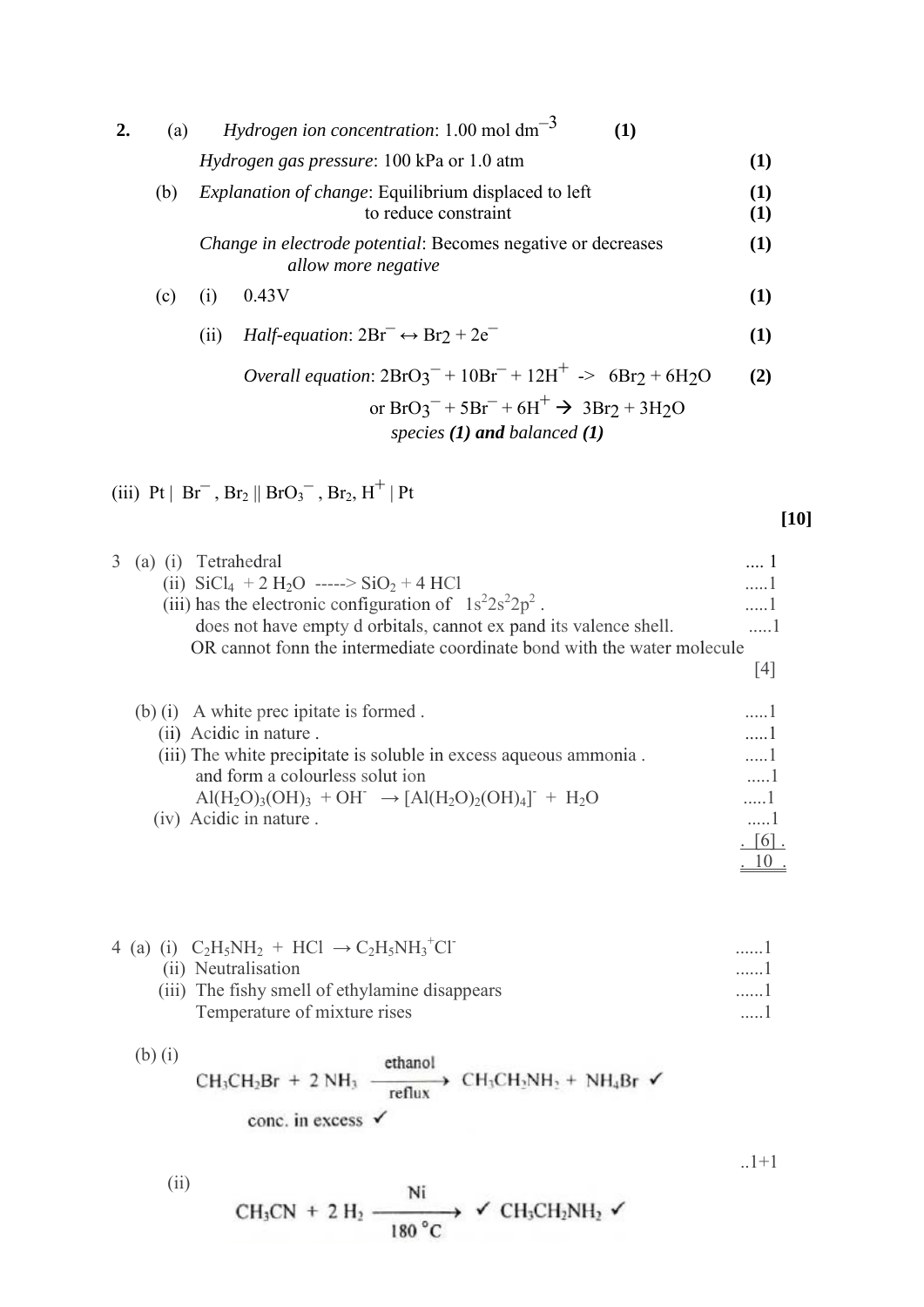$1+1$  (c)  $O-K^+$  $\mathbf{O}$  $-O-K$ <sup>+</sup>  $K$  O-C-CH<sub>3</sub>  $\overline{\mathbf{I}}$  $\overline{O}$ ✓  $1+1$ 104. (a) (i) P (ii) p  $\overline{V}$   $\overline{V}$   $\overline{V}$   $\overline{V}$   $\overline{V}$   $\overline{V}$  (iii) P (iv) PV  $\begin{array}{ccc}\n & P & \n\end{array}$   $\begin{array}{ccc}\n & & \\
& \downarrow\n\end{array}$  V  $[4]$  (b) (i) V (ii) V  $\bullet$  T, °c  $\swarrow$  T, K  $[2]$ (b)  $PV = nRT$ ,  $PV = (m/M)RT$  $0.25$  X 1 =  $(0.5/M)$  x 0.082 x 364  $= 60$ (d)  $V_1$   $V_2$   $V_1$  975

 $T_1$   $T_2$   $\implies$   $T_3 + 29$   $T_3 + 5$  $T_1$   $T_2$  273 + 29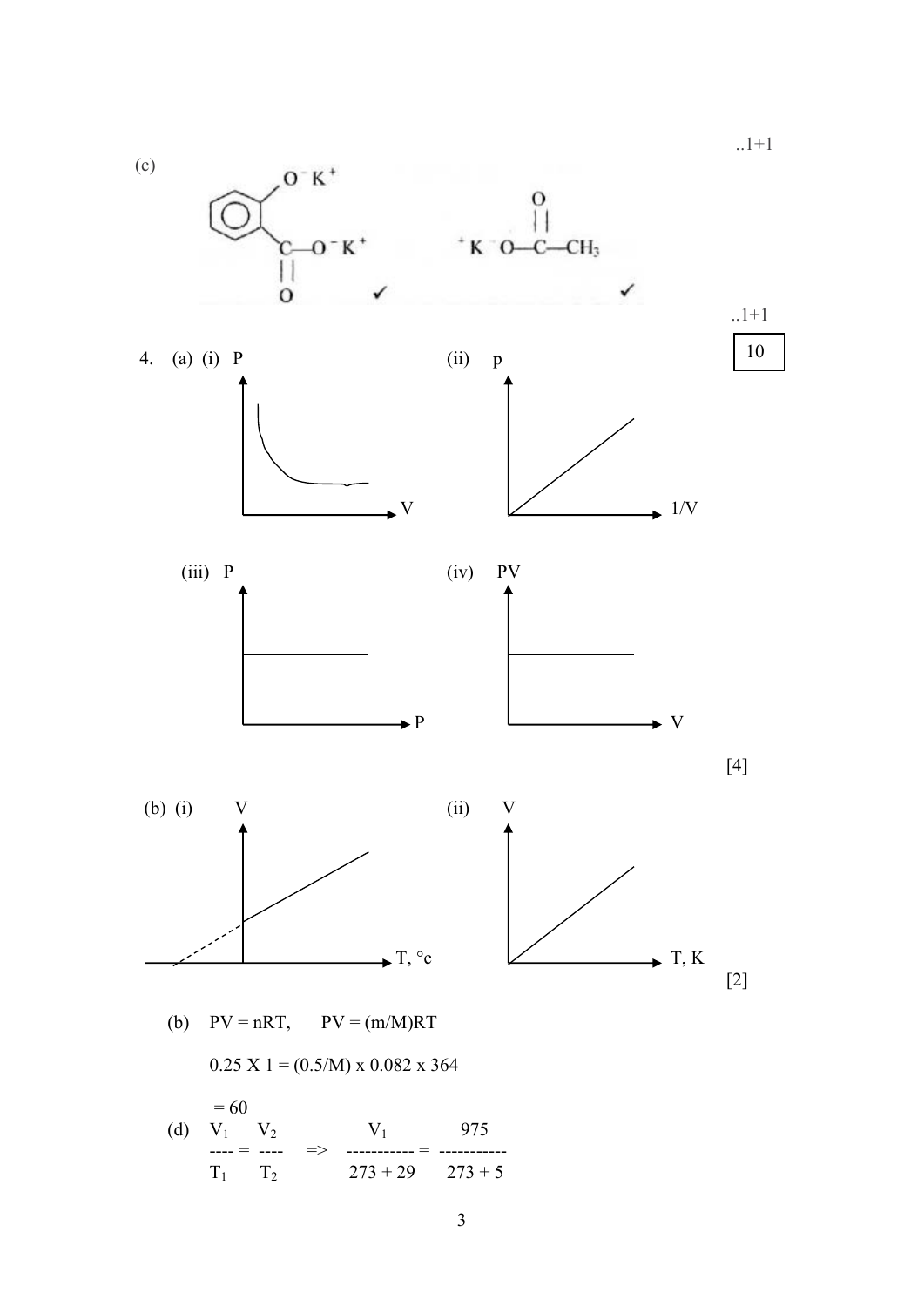$V_1 = 1000$ The balloon will burst.

(e) 
$$
H_2O(l) \le \frac{1}{2}H_2O(g)
$$

 As pressure increases at constant temperature, this equilibrium shifts to the liquid phase --- the more dense phase. Thus a movement straight up on the phase diagram, increasing the pressure at constant temperature causes melting as one crossees the solid liquid equilibrium line.

## Question 6

(a) Ionisation energy o nitrogen is expected to be higher than the elements preceding it because across the period, affective charge increase (nuclear charge increases, atomic size decreases) with similar screening effect. [1] The element following nitrogen has the following electronic configuration :

 $[1]$ The electrons in the 2p-orbital experience electronic repulsion and this makes its removal easier. Hence, it has a lower ionization energy than nitrogen, [1]

(b) Although phosphine has a larger molecular size than ammonia and hence stronger van der Waals forces, [1]

it is not capable of intermolecular hydrogen bonding. [1] On the other hand, due to the high electronegativity of nitrogen and is small size, the N-H is greatly polarized and hydrogen bonds exist between the ammonia molecules. More energy required to break the intermolecular hydrogen bond and hence ammonia has a higher boiling point. [1]

(c) The bond energies of the 2 isoelectronic systems are very endothermic and are similar to one another. This is due to the strong tripple bonds between the atoms (N≡N and  $C \equiv O$ ). [1]

However, the bond in carbon monoxide is slightly more polar (oxygen is more electronegative than carbon) and this makes the bond even stronger. Hence, its bond energy is more endothermic than that of nitrogen. [2]

(d) The synthesis of ammonia is exothermic. Therefore, increasing temperature sifts the equilibrium position to the left. Hence, Kc decrease. [1]

However, the formation of nitrogen monoxide is endothermic, increasing temperature shifts the equilibrium position to the right, Kc increase. [1]

(e) On addition of a small amount of acid,  $NH_3$  reacts with the H<sup>+</sup> added so that [H<sup>+</sup>] remains approximately constant and pH is maintained. [1]  $NH_3 + H^+$ ---- >  $NH_4^+$  $\left[1\right]$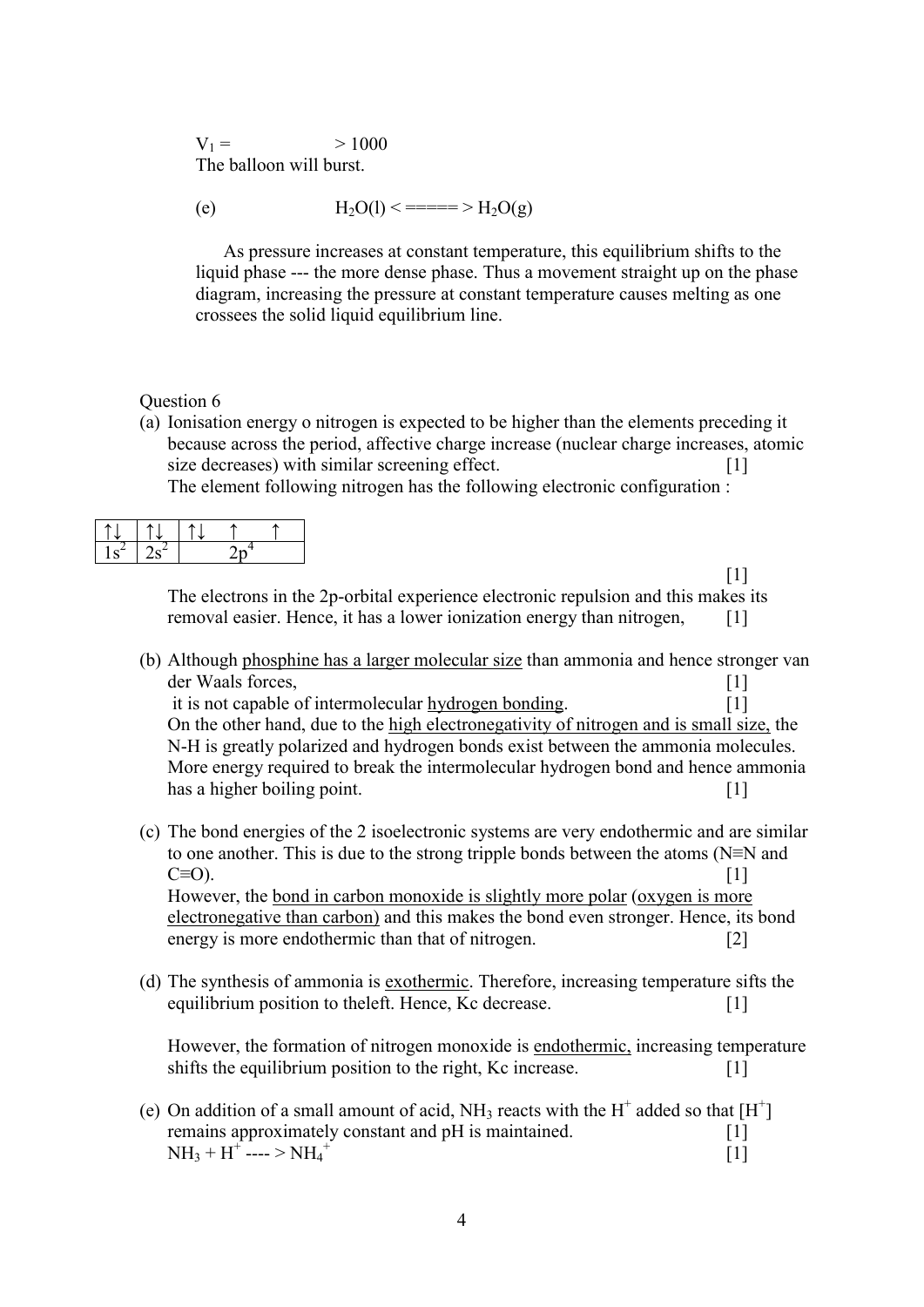On addition of a small amount of base,  $NH_4^+$  reacts with the OH added so that [OH] remains approximately constant and pH is maintained. [1]  $NH_4^+ + OH^ ---\!\!>NH_3 + H_2O$  [1] The large reservoir of  $NH_3$  and  $NH_4^+$  in the buffer sufficientlycopes with the addition of the acid and the base.

Total : 15 marks

7 (a) (i)

|                | $Al_2O_3$   | SiO <sub>2</sub> | $P_4O_6$        |
|----------------|-------------|------------------|-----------------|
| Structure      | Giant ionic | Giant covalent   | Simple molecule |
| <b>Bonding</b> | Ionic       | Covalent         | Weak van der    |
|                |             |                  | Waals between   |
|                |             |                  | molecules       |

.....1x6

| (ii) $Al_2O_3$ insoluble in water                   |     |
|-----------------------------------------------------|-----|
| $SiO2$ insoluble in water                           | . 1 |
| $P_4O_6$ dissolves in water to form acidic solution | . 1 |
| $P_4O_6 + 6H_2O \rightarrow 4H_3PO_3$               |     |









Trans isomer Enantiomer of trans isomer ....1x3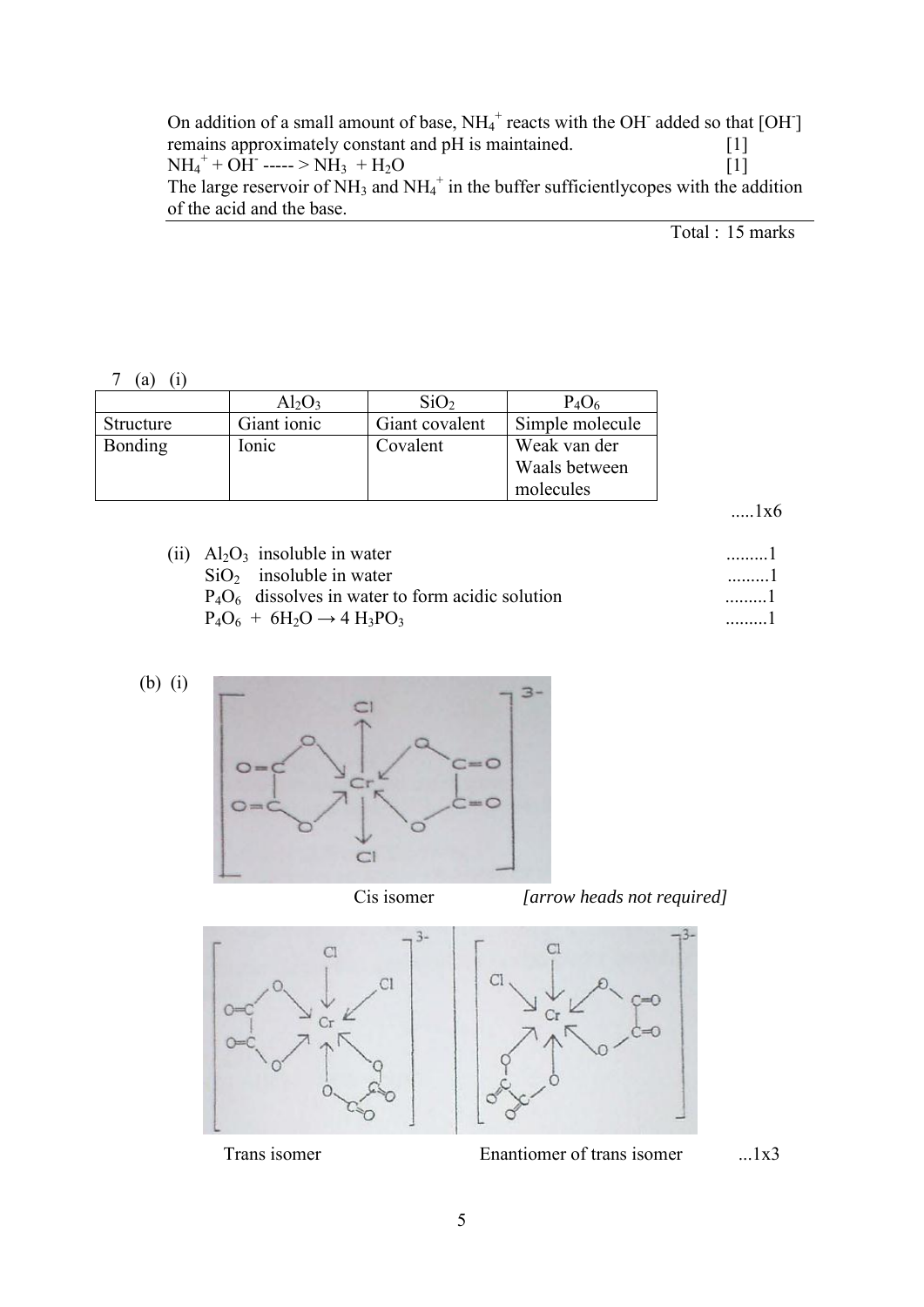## (ii) Geometric isomerism Optical isomerism .... 1x2

15

 $\mathbf 1$ 

 $\mathbf 1$ 

a i) An ion which is made up of a central metal ion bonded through dative 8  $\mathbf{1}$ bonds to 2 or more ligands.  $\mathbf 1$ ii) Diamminedichloroplatinum(II)  $\mathbf 1$ Tetraamminebromochloroplatinum(IV)  $\mathbf 1$ 



| b | Co<br>N<br>a<br>: H                                                                                                                                |  |
|---|----------------------------------------------------------------------------------------------------------------------------------------------------|--|
|   | $= 23.52 : 28.00 :$<br>42.53 : 5.95                                                                                                                |  |
|   | 58.9<br>14.0<br>35.5<br>1.0                                                                                                                        |  |
|   | $= 0.3993 : 2.0$<br>: 1.1980 : 5.95                                                                                                                |  |
|   | 5<br>$\overline{\mathbf{3}}$<br>: 15<br>酉                                                                                                          |  |
|   | Formula of H: Co Cl <sub>3</sub> (NH <sub>3</sub> ) <sub>5</sub> / x = 3 and y = 5                                                                 |  |
|   | $Ag'$ (aq) + Cl (aq) $\rightarrow$ AgCl (s)                                                                                                        |  |
|   | $CI \equiv AgCI$                                                                                                                                   |  |
|   | 12.52 g H ----- 14.35/143.5 mole AgCl                                                                                                              |  |
|   | 250.4 g H (1 mole) ----- (250.4/12.52)(14.35/143.5) = 2 mole                                                                                       |  |
|   | 1 mole H has 2 moles free chloride ions                                                                                                            |  |
|   | structural formula of H is [Co Cl (NH <sub>3</sub> ) <sub>5</sub> ] <sup>2*</sup> . 2 Cl / [Co Cl (NH <sub>3</sub> ) <sub>5</sub> ]Cl <sub>2</sub> |  |
|   | H is coloured.                                                                                                                                     |  |
|   | $Co2+$ : [Ar]3d'                                                                                                                                   |  |
|   | 3d orbitals are partially filled                                                                                                                   |  |
|   | Under the influence of ligands, the 3d orbitals are split into 2 groups                                                                            |  |
|   | energy difference falls within the visible lights                                                                                                  |  |
|   | d-d transition happens                                                                                                                             |  |
|   |                                                                                                                                                    |  |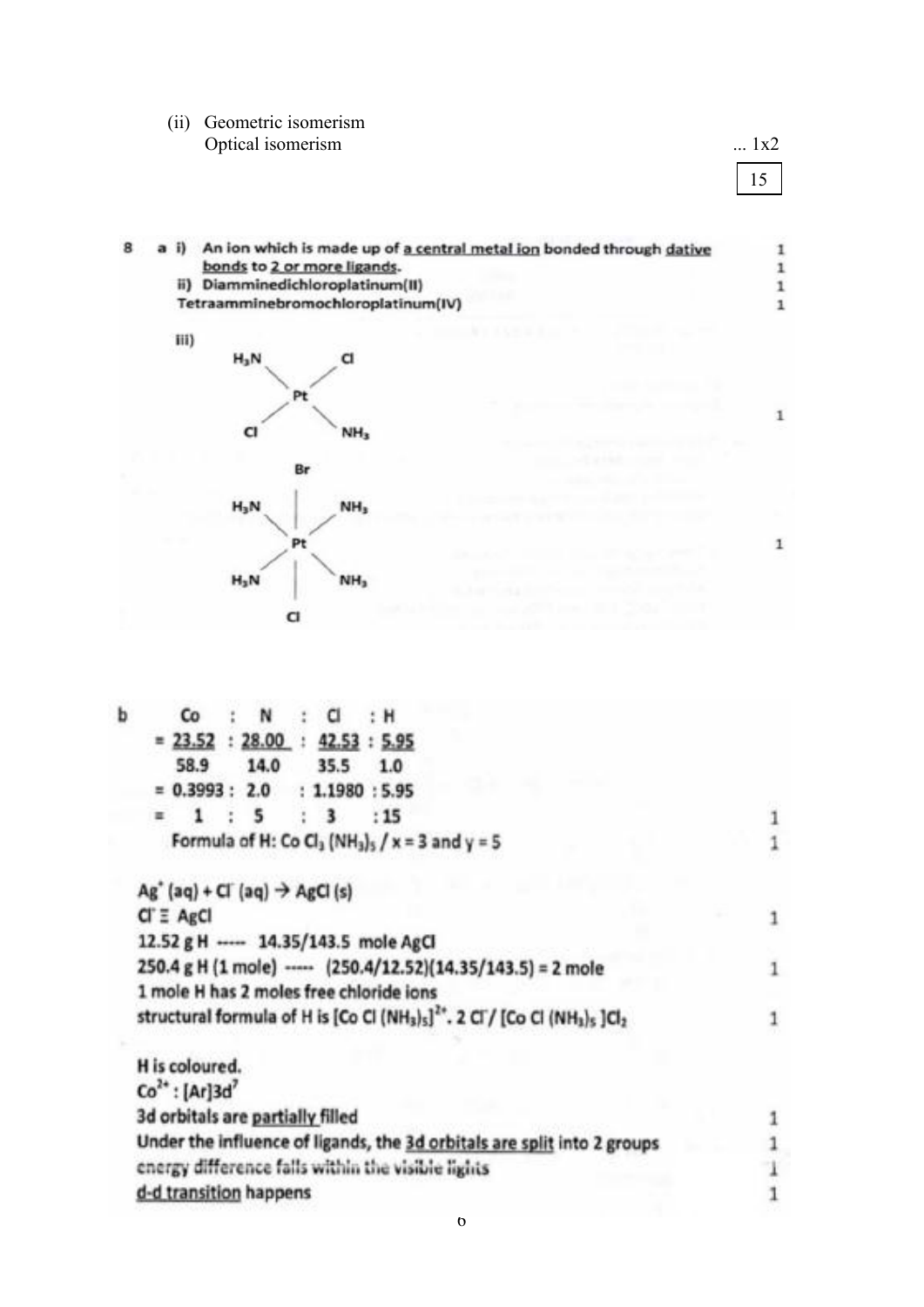9 (a) (i)  
\n
$$
CH_3CH_2
$$
  
\n $HO^+$   
\n $HO^-$   
\n $HO^-$   
\n $HO^-$   
\n $HO^-$   
\n $HO^-$   
\n $HO^-$   
\n $HO^-$   
\n $HO^-$   
\n $HO^-$   
\n $HO^-$   
\n $CO^-$   
\n $HO^-$   
\n $CO^-$   
\n $HO^-$   
\n $CO^-$   
\n $HO^-$   
\n $CO^-$   
\n $HO^-$   
\n $CO^-$   
\n $HO^-$   
\n $CO^-$   
\n $CO^-$   
\n $HO^-$   
\n $CO^-$   
\n $CO^-$   
\n $CO^-$   
\n $CO^-$   
\n $CO^-$   
\n $CO^-$   
\n $CO^-$   
\n $CO^-$   
\n $CO^-$   
\n $CO^-$   
\n $CO^-$   
\n $CO^-$   
\n $CO^-$   
\n $CO^-$   
\n $CO^-$   
\n $CO^-$   
\n $CO^-$   
\n $CO^-$   
\n $CO^-$   
\n $CO^-$   
\n $CO^-$   
\n $CO^-$   
\n $CO^-$   
\n $CO^-$   
\n $CO^-$   
\n $CO^-$   
\n $CO^-$   
\n $CO^-$   
\n $CO^-$   
\n $CO^-$   
\n $CO^-$   
\n $CO^+$   
\n $CO^-$   
\n $CO^-$   
\n $CO^+$   
\n $CO^-$   
\n $CO^+$   
\n $CO^-$   
\n $CO^+$   
\n $CO^-$   
\n $CO^-$   
\n $CO^+$   
\n $CO^+$   
\n $$ 

7

(iii)